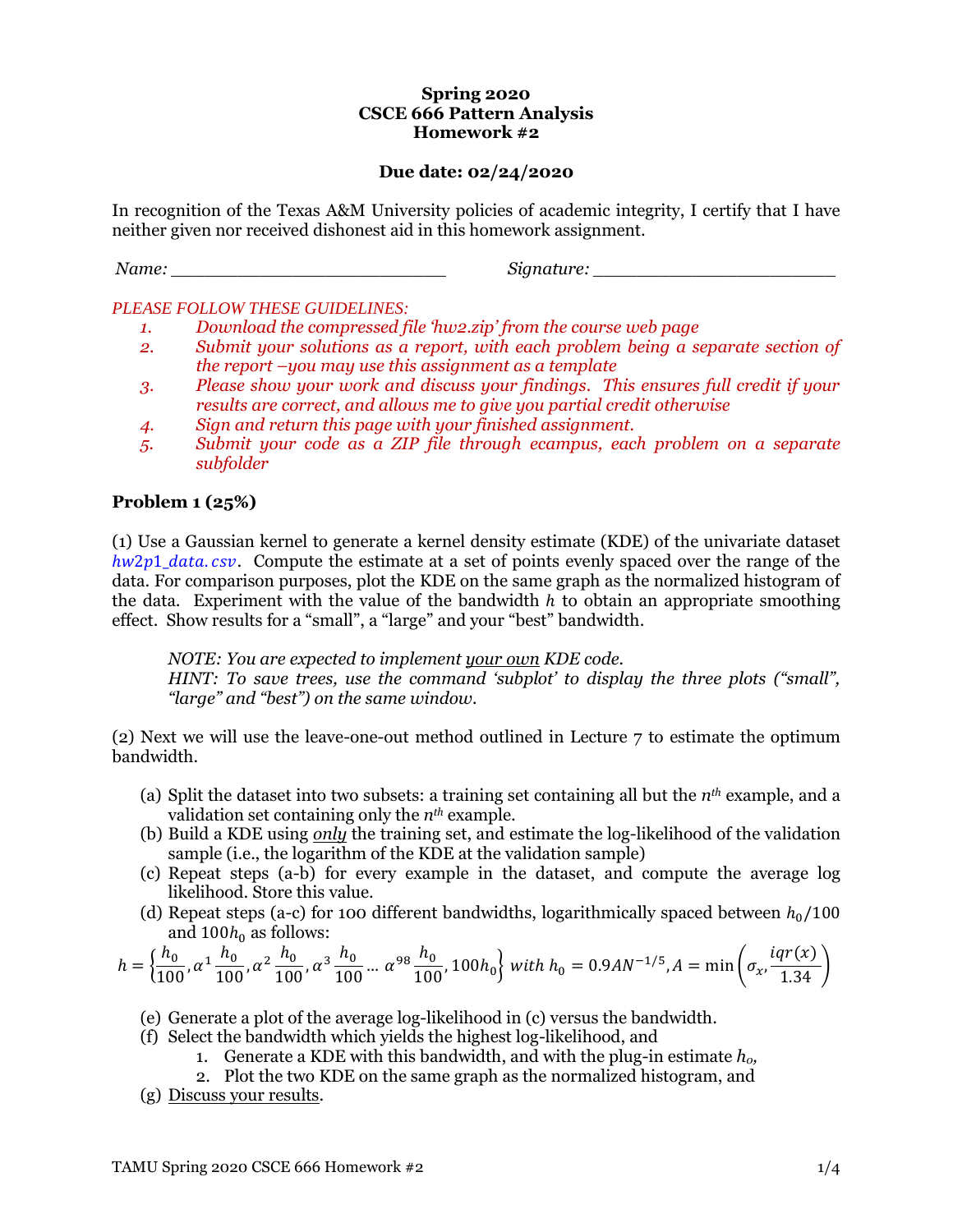# **Problem 2 (10%)**

Load the binary file  $h w 2p2$  data.  $c s v$  into MATLAB. This will create a matrix x, which consists of high-dimensional feature vectors arranged by rows:

- (a) Generate a scatter plot of the first three dimensions. Rotate the reference frame (command  $rotate3d$ ) and try to find structure in the data by changing the viewpoint. Plot the best orientation that you can find. Can you identify any structure?
- (b) Compute the Principal Components of the data and generate a plot of the eigenvalues, sorted in decreasing order. How many eigenvalues are responsible for most of the variance in the data?
- (c) Generate a scatter plot of the first three PCA projections (the ones with largest eigenvalues). Rotate the reference frame and try to find structure in the data by changing the viewpoint. Plot the best such orientation. Can you identify any structure? Where else in the data may the structure be?
- (d) Discuss your findings.

NOTE: You are expected to implement your own PCA code.

## **Problem 3 (10%)**

Generate 250 examples for each of the three densities:

|  |  |  | $\mu_1 = [5 \ 0 \ 5]^T$ $\mu_2 = [4 \ 6 \ 7]^T$ $\mu_3 = [6 \ 2 \ 4]^T$                                                                                                                                                      |  |
|--|--|--|------------------------------------------------------------------------------------------------------------------------------------------------------------------------------------------------------------------------------|--|
|  |  |  |                                                                                                                                                                                                                              |  |
|  |  |  | $\Sigma_1 = \begin{bmatrix} 5 & -4 & -2 \\ & 4 & 0 \\ & & 5 \end{bmatrix}$ $\Sigma_2 = \begin{bmatrix} 3 & 0 & 0 \\ & 3 & 0 \\ & & 3 \end{bmatrix}$ $\Sigma_3 = \begin{bmatrix} 6 & 5 & 6 \\ & 6 & 7 \\ & & 9 \end{bmatrix}$ |  |
|  |  |  |                                                                                                                                                                                                                              |  |

To simulate noisy channels, augment the feature vector with 48 additional dimensions, each one from a Gaussian distribution  $N(\mu = 1; \sigma = 6)$  regardless of class.

- (a) Compute the first two principal components of the data, and generate a scatter plot of all the examples. Use the *text* function to plot examples by their class label. Use the *axis* function to adjust the limits of the plot.
- (b) Compute the Fisher's LDA projections of the data, and generate a scatter plot of all the examples. You may use the  $tamu_lda_m$  implementation included in  $h_{W}$ 2. *zip*, any other existing implementation, or implement it on your own.
- (c) Discuss your results.

*HINT: Use the MATLAB command 'mvnrnd' to generate data from a multivariate Gaussian pdf.*

*NOTE:*  $\sigma = 4$  *is the standard deviation, NOT the variance.* 

# **Problem 4 (10%)**

Implement a Quadratic classifier for Problem 3

- (a) Split the data into training and test sets by randomly selecting 25% of the examples from each class for the test set.
- (b) Classify the test data in the original high-dimensional space.
- (c) Repeat the above steps several times. What is the average classification rate?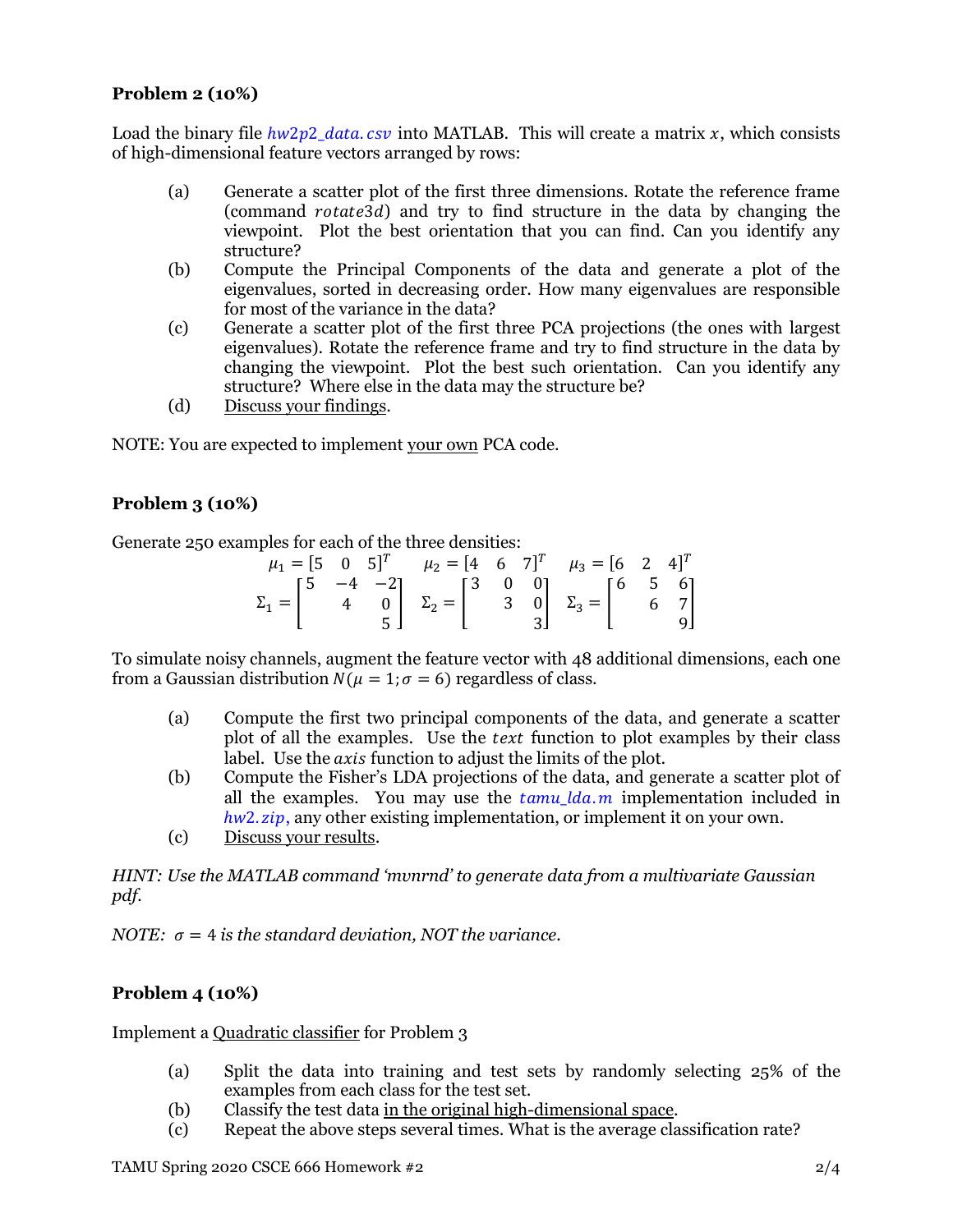- (d) Compute the PCA projections using ONLY the training data
- (e) Project both training and test data using the first three PCA eigenvectors
- (f) Classify the test data in a 2-dimensional PCA subspace.
- (g) Repeat the above steps several times. What is the average classification rate?
- (h) Compute the LDA projections using ONLY the training data
- (i) Project both training and test data using the LDA eigenvalues
- (j) Classify the test data in the LDA subspace.
- (k) Repeat the above steps several times. What is the average classification rate?
- (l) Discuss your results

#### **Problem 5 (10%)**

Repeat Problem 4, but this time implementing a  $KNN$  classifier. Experiment with the value of  $k$ . Discuss your results and compared them with those in the previous exercise.

## **Problem 6 (35%)**

In the previous problems you had the opportunity to develop, debug and evaluate two classifiers using synthetic data generated on your own. Things get a little more interesting now, because we are going to use a blind test to evaluate the performance of your implementations.

The file  $h w2$ .  $zip$  contains the following data files:

- $hw2p6_x1.csv$ : training set (row) vectors
- $hw2p6_c1.csv:$  training set labels
- $hw2p6_x2.csv$ : validation set (row) vectors
- $hw2p6_c2.csv$ : validation set labels

You are to:

- (a) Perform dimensionality reduction to visualize the structure of the data. How many eigenvalues should be used for PCA and LDA? Which technique does a better job at unfolding the structure of the data? Why?
- (b) Use your training set as in Problems 4 and 5 to determine which classification approach works best.
- (c) Discuss your findings. Can you reconcile the results in part (b) with the structure of the data and what you know about the two classifiers?
- (d) Prepare a MATLAB program (please call it  $hw2p6. m$ ) that takes as an argument the name of a CSV file containing test examples (arranged as rows vectors, as in  $hw2p6_x2.csv$  and generates a class label for each test example. Once you submit your code, I will run it on a separate test set (say,  $hw2p6\ x3. csv$ ) containing my own test data. Your grade will be based on the performance of your classifier on my test set, which will contain a very large number of examples so I can approximate the true error rate. Needless to say, all datasets will be generated from the same distribution.

#### NOTES:

- Please submit a single ZIP file (**your** last name.zip).
- Make sure your code can handle ANY file name for the test set, and ANY number of examples in the test set.